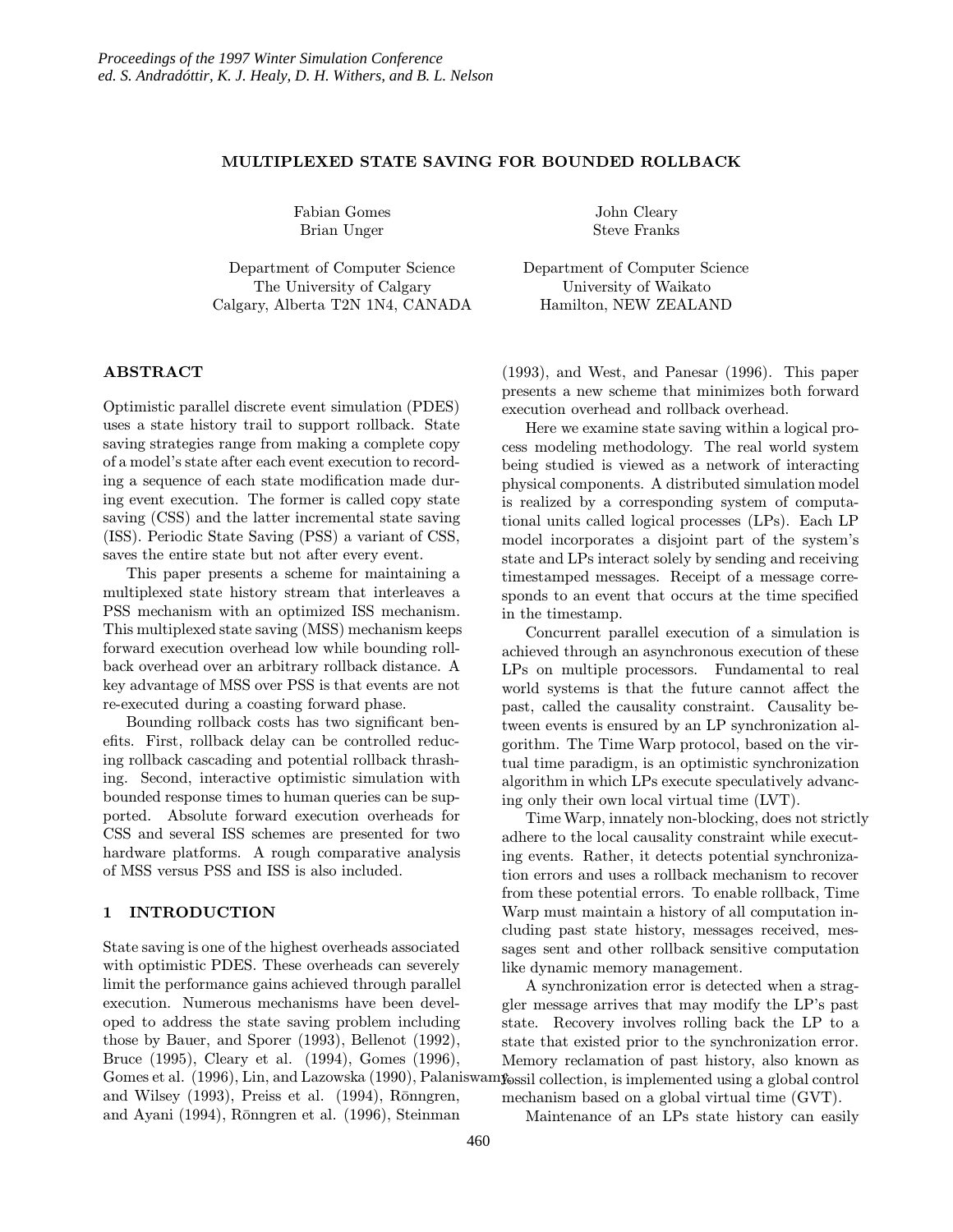become the dominant overhead during forward computation. Secondly, the overhead incurred in recovering the past state during rollback can cause significant delays resulting in rollbacks in other LPs and possibly a cascading avalanche of rollbacks. Both of these sources of overhead can severely limit the performance of optimistic systems. The multiplexed state saving (MSS) mechanism described here addresses both of these issues.

This paper is organized as follows. First, performance issues of the two basic state saving strategies are discussed in Sections 2 and 3. Performance limitations and possible optimizations are discussed for each of these strategies. In Section 4, the SimKit simulation system is described and the performance of CSS and several variations of ISS are presented. The MSS mechanism is then presented in Section 5 with a comparative performance analysis in Section 6. Conclusions appear in Section 7.

## 2- CHECKPOINTING STRATEGIES

Checkpointing the entire state of a simulation before (or after) each event has been referred to as Copy State Saving (CSS). Every event is a potential recovery point. Rollback to a recovery point requires finding the associated checkpointed state and copying it back. The performance issues associated with CSS and PSS are described in the following.

#### 2.1 Copy State Saving (CSS)

The main performance issues associated with CSS can be discussed in terms of the state size, state structure, state fragmentation and state dynamics.

State size: For large state sizes and small compute grain per event, checkpointing cost can easily dominate simulation execution time. Perhaps the biggest problem with using CSS is that it is not robust. It is easy for programmers to inadvertently create very large states and their concomitant large checkpointing cost. Another problem with CSS is that it can consume large amounts of memory. Memory usage is proportional to the state size and number of copies that have been kept after GVT.

State structure: If it is important that the state be restored in the same location then the entire saved checkpoint needs to be copied back on rollback. If the state is addressed indirectly through a pointer then a pointer swizzling optimization may be used for state restoration. However, in languages which allow anonymous pointers it is very difficult to sustain this optimization because there may be pointers from one part of the state to another.

State fragmentation: When an LP's state resides in a single contiguous block of memory, it is possible on many architectures to highly optimize the checkpointing of large blocks by using the memcpy() system call on some UNIX systems. However, if the LP's state is distributed across memory (not contiguous), then each contiguous block would need to be individually checkpointed and restored.

State dynamics: Memory to be used for checkpointing can be pre-allocated when the size of an LP's state is known. However, if dynamic state allocation is allowed then memory pre-allocation optimization can no longer be possible. Dynamic state also causes state fragmentation.

The two main disadvantages of CSS are: (i) large memory requirements that may even prevent the simulation from ever completing, and (ii) processing overheads which often significantly affect simulation performance as all events including those on the critical path, need to be checkpointed.

## 2.2 Periodic State Saving (PSS)

Bellenot (1992), Lin and Lazowska (1990), Palaniswamy and Wilsey  $(1993)$ , Preiss et al.  $(1994)$ , and Rōnngren, and Ayani (1994) show how PSS can overcome the shortcomings of CSS by checkpointing less frequently. State is no longer checkpointed for every event, rather, checkpoints are taken periodically by skipping a few events. The number of events skipped is termed as the checkpoint interval.

In PSS, it is quite probable that there may not be a checkpoint retained at a desired rollback point. An LP would have to roll further back in virtual time, to an event where a checkpoint was taken. Having restored the previous checkpoint, the state at the rollback point is recomputed by re-executing the events up to the rollback point. The LP is said to be in a coasting forward phase while re-executing these events. In the coasting forward phase, no output messages are resent. Fossil collection of events in PSS must take into account the need for retaining the single oldest checkpoint prior to GVT and subsequent input messages, to enable a rollback to GVT.

Real world simulation models tend to be nonhomogeneous wherein LPs are not identical and tend to exhibit dynamic state referencing characteristics. In such situations there is no optimal fixed checkpoint interval. Preiss et al. (1994), and Rōnngren, and Ayani (1994) have proposed algorithms that use the recent execution information to estimate the checkpoint interval. The cost to dynamically estimate the checkpoint interval adds to the forward execution cost.

Perhaps the biggest disadvantage of periodic state saving is that on an average  $N - 1/2$  events need to be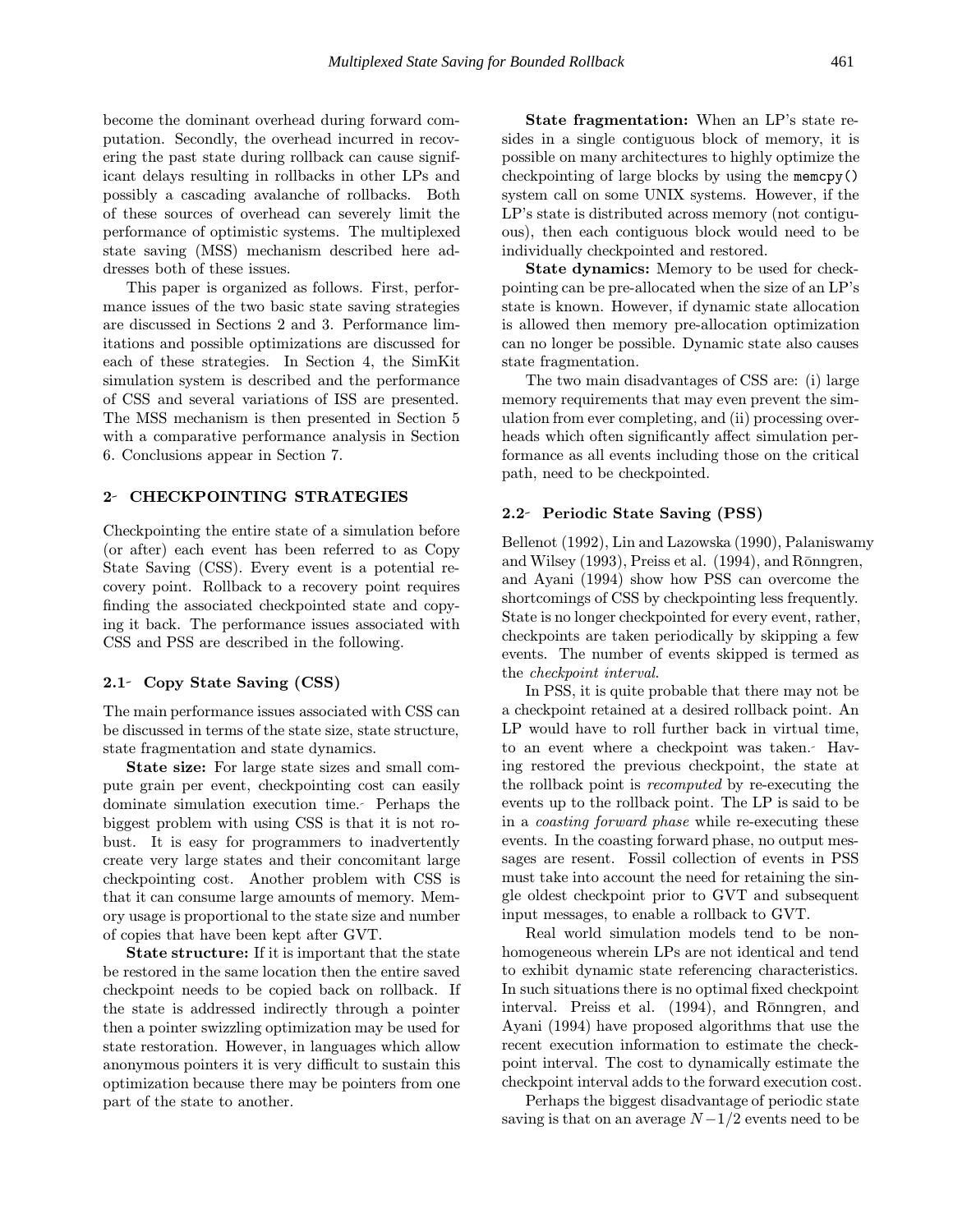re-executed, where  $N$  is the checkpoint interval. The delay in coasting forward may be beneficial to other LPs local to the processor. The arrival of messages during this delay can enable better local scheduling decisions. However, LPs on remote processors are likely to perform speculative computations that will later be rolled back. Preiss et al. (1994) have noted that the latter cascading rollbacks cause a thrashing phenomenon which becomes dominant as the checkpoint interval increases.

Another serious disadvantage to PSS is that the rollback distance (i.e., the number of events invalidated during a rollback) is often small. Our experience with broadband network simulations show a large percentage of rollbacks that are fewer than 5 events. PSS is inefficient in such situations since either the checkpoint interval must be very small or a large number of events will need to be re-executed.

# 3- INCREMENTAL STATE SAVING (ISS)

Bauer, and Sporer (1993), Bruce (1995), Cleary et al. (1994), and Steinman (1993) have presented incremental strategies that only save modifications to state done in an event. A simple mechanism is backtrailing where, prior to a word being modified, its old value and address are saved in a linked list called backtrail. During state restoration, the backtrail is traversed in the reverse order, from the most recent event to the rolled back event, by writing the old values back into the associated addresses.

## 3.1 Performance

The major advantage of ISS is that both its execution and memory cost are simply related to forward event execution. The number of operations which involve modification to the LP's state tend to be a small stable fraction of all operations. For example, with checkpointing strategies, it is possible to dramatically increase the cost of state saving by something as simple as adding a large array to the state. In contrast any significant increase in ISS overheads is likely to be accompanied by a corresponding increase in the total event computation. Hence, ISS performance is only dependent upon the amount of state changed and not on the state size. This makes ISS a robust state saving mechanism. Furthermore, unlike checkpointing strategies, it is independent of state characteristics like structure, fragmentation and dynamics.

In ISS, every state modification saved during forward computation is undone during rollback. Multiple versions of the same state modified in an event, or over a sequence of events, may be restored redundantly. However, for state recovery only the earliest (since the rollback point) saved modification of a state variable needs to be restored. The rollback cost is proportional to the rollback length and is again a small fraction of the total cost that would be incurred if rolled back events had to be re-executed.

## 3.2 Transparency

A major disadvantage of ISS has been the need to insert state saving operations within LP model code. This requires great care on the programmer's part to insure that a state saving operation is inserted for every state change. Programming errors here can introduce very subtle bugs that are very difficult to find. This issue of transparency has been recently addressed by Gomes (1996), Gomes et al. (1996), Rönngren et al. (1996), and West, and Panesar (1996).

Gomes et al.  $(1996)$ , and Ronngren et al.  $(1996)$ use parameterized data types to achieve transparent incremental state saving. Two templates are provided for declaring the state at the level of basic data types and pointer data types in a type safe way. In another approach, two new storage-specifier keywords "recover" and "nonrecover" were provided in the  $C^{++}$ language to facilitate the declaration of the simulation state. A  $C^{++}$  compiler front end was used to translate declarations using the storage specifier keywords into  $C^{++}$  code that uses the two templates.

Gomes (1996) addresses both the performance and transparency issue of ISS. Several optimizations of ISS that rely on static data flow analysis of the event processing routines are described. The optimizations attempt to decrease the amount of information saved in the backtrail. Moreover, a smart backtrail is constructed where a saved record identifies a restore code segment that needs to be executed on rollback. A saved record may contain additional parameters that are used by the restore code segment to reconstruct the state. Rollback performance was further improved by implementing a threading of the restore code segments. These optimizations can be incorporated in a compiler. While this technique requires all event processing source code to be available, West, and Panesar (1996) propose another technique that edits assembled code and inserts ISS calls automatically.

# 4 ISS IN SIMKIT

Gomes et al. (1995) present SimKit – a  $C^{++}$  class library that provides a simple elegant logical process view of simulation enabling both sequential and parallel execution without code changes to the application models. For parallel execution, SimKit uses the WarpKit Kernel, an implementation of Time Warp optimized for shared memory multiprocessors. The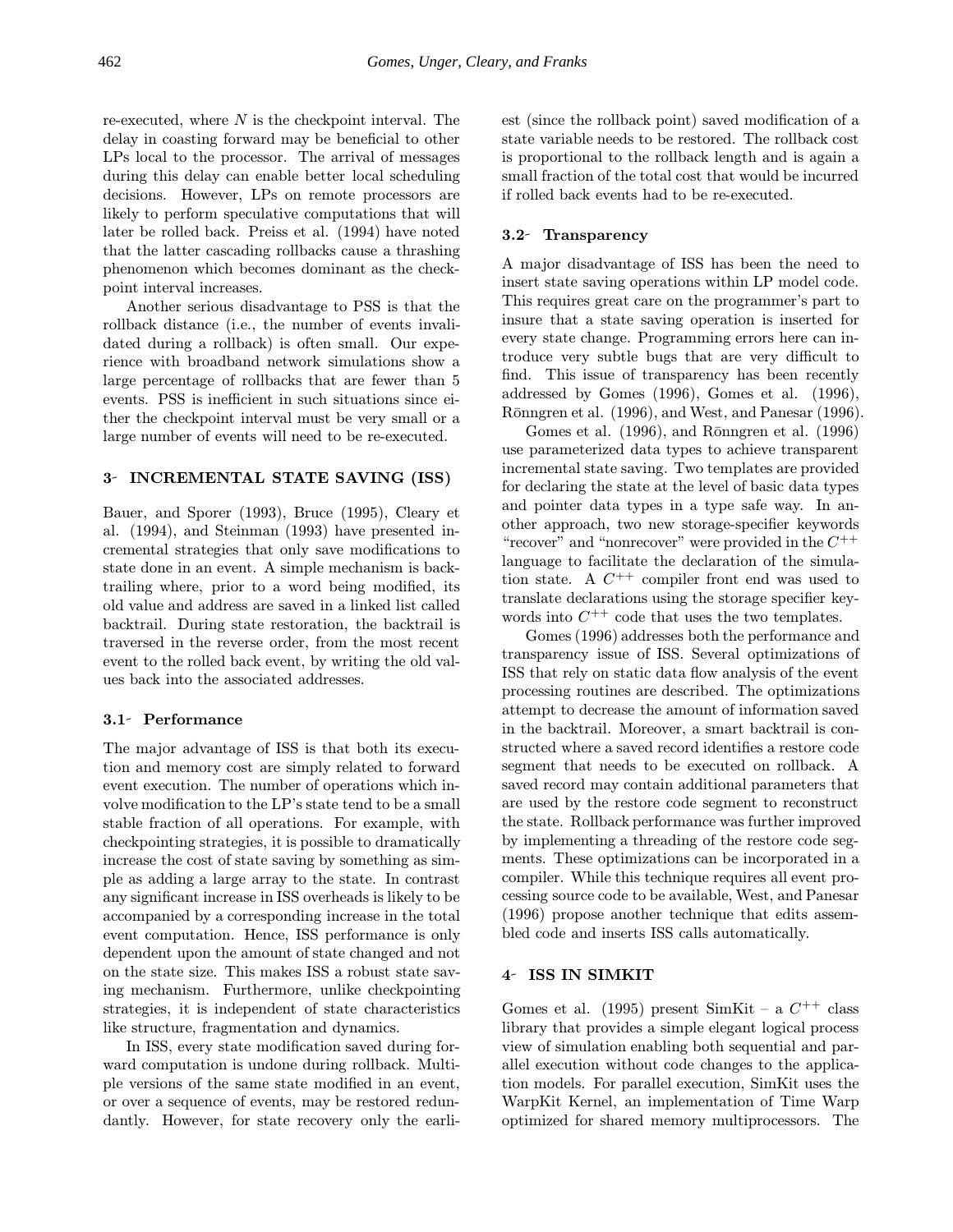WarpKit interface comprises of three classes, (i) wk\_simulation curSLE ++;

- a run-time interface to the kernel, (ii) wk\_lp - base class to derive simulation model's LP objects, and (iii) wk\_event - base class for messages exchanged between LPs.

The Time Warp related quasi-operating services like event-delivery, rollback and commit are provided as virtual functions in the wk\_lp class. These three functions are implemented in SimKit as follows: eventdelivery may do any pre event initialization (for instance checkpointing) prior invoking the application model's event processing routine via the  $sk\_lp::process()$ virtual function. The rollback interface is used to implement state restoration, and other rollback sensitive libraries like dynamic memory management. Fossil collection and commitment of irrevocable actions like output are implemented within commit. The SimKit application programmer's interface does not expose Time Warp related interface to the programmer. Only the declaration of state variables is necessary for ISS.

### 4.1 ISS Backtrail

The backtrail is a linked list of buffer blocks called State Log Blocks (SLBs). SLBs provide the buffer space to save records of state modifications. In the simplest form, a record also called the State Log Entry (SLE), is an old image of the state consisting of an address and value field. A free pool of SLBs is maintained on each processor.

An LP manages its own backtrail using four pointers, namely, curSLB, curSLE, trail, and lastSLE. curSLB and trail identifies the head and tail of the backtrail, while curSLE points to the most recent SLE recorded. lastSLE marks the end of the SLB and is used for SLB overflow handling. Each event has two pointers evSLB and evSLE. Each event demarcates the start of the state modification history (epoch) by saving the curSLB and curSLE pointers in evSLB and evSLE, respectively, prior to its execution.

Prior to a state modification, its image is saved by recording an SLE in the backtrail using an inlined SaveState(). The lastSLE in each SLB structure is initialized once to the last SLE in the array of SLEs when the free pool of SLBs are created.

```
struct SLB {
  SLB * nextSLB;
  SLB * lastSLE;
  SLE SLE_Array[SLB_SZ];
};
void SaveState( StAddress ) {
   /* tempSLB is a temporary variable */
  if ( curSLE != lastSLE )
```

```
else \{ \qquad \qquad \text{/* SLB overflows} \neq \text{/}}/* Get a new SLB from pool */
    tempSLB = Processor->getSLB( );
     /* Link into backtrail */
    tempSLB->nextSLB = curSLB;
    curSLB = tempSLB;
     /* Reset overflow condition */
    lastSLE = curSLB->lastSLE;
     /* Initialize for next log entry */
    curSLE = curSLB->SLE_Array;
  }
   /* curSLE points to available space */
   /* Record state image */
  curSLE->address = StAddress;
  curSLE->oldValue = * StAddress;
}
```
Rollback, given the earliest event to be rolled back in the processed event history, is implemented by a backtrailing mechanism. Each SLE recorded from curSLE up to (not inclusive) the one identified by the evSLE field in the earliest event is restored by writing the old values into the associated addresses. SLBs that have been completely restored are reclaimed into the free pool. At the end of rollback, the LP's curSLB and curSLE point to the earliest rolled back event's evSLB and evSLE, respectively. The LP's lastSLE is initialized to curSLB->lastSLE. Commit involves reclaiming all SLBs from trail upto (not inclusive) the one identified by evSLB in the latest event not committed.

Variation of ISS, include saving a block of state variables in a variable length SLE structure. An optimization to variable length ISS is to prevent multiple SLEs from being recorded when a state block is modified multiple times in an event. Moreover, at rollback only the earliest saved SLE for a state block needs to be restored. This optimization is sustained by saving a timestamp of the event in the SLE and linking all SLEs for a given state block in the backtrail.

#### 4.2 State Saving Overhead

The overhead for three variations of ISS that were implemented in SimKit are listed in Table 1 for two shared memory multiprocessor platforms, the SGI Power Challenge (64 bit, 75MHz processor) and the SPARC Server 1000 (32 bit, 50MHz processor). A simple all overhead application consisting of an LP (on a single processor) that repeatedly sends a message to itself is used to perform the measurements. The LP's state consists of 800 bytes of contiguous memory. The average cost to save 8 bytes was measured for each of the ISS variations: (i) ISS-8, one SLE saved per 8 byte state modified, (ii) ISS-V, one SLE saved per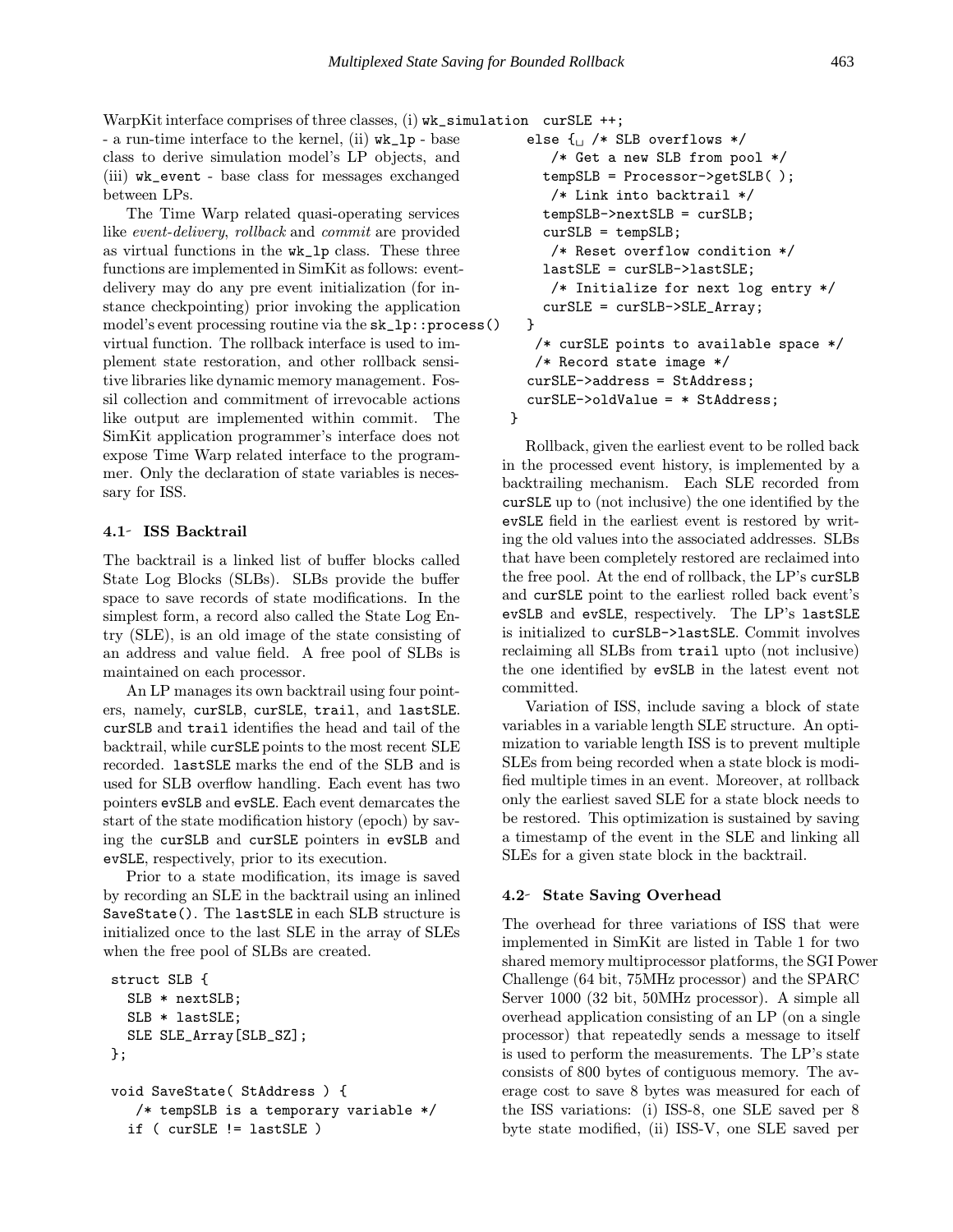event, and (iii) BSS (Block State Saving), one SLE saved per event where each variable is saved at most once even if its modified multiple times during the event. CSS costs were measured using memcpy() to checkpoint the entire state of 800 bytes. The CSS cost shown in Table 1 lists the cost per 8-byte store when 800 bytes are checkpointed.

Table 1: Cost to Save 8 Bytes (in microseconds)

| $ $ Platform $ $ CSS $ $ ISS- $\overline{4}$ ISS- $8$ $ $ ISS- $V$ $ $ BSS |  |                                                               |  |
|----------------------------------------------------------------------------|--|---------------------------------------------------------------|--|
| l SGI                                                                      |  | $0.028$   0.303   0.095   0.036   0.122                       |  |
| <b>SPARC</b>                                                               |  | $\vert 0.201 \vert 0.538 \vert 0.318 \vert 0.314 \vert 0.244$ |  |

These variations of ISS give a range of options for creating an efficient backtrail mechanism. A semantics where a state variable may be saved by either ISS variation requires the order in which the SLEs were recorded to be retained for state reconstruction on rollback. A simple solution would be to have a single unified backtrail using an additional ISS variation type field in each SLE. Alternately, each SLE record could hold the address of a restore code segment. One restore code segment per ISS variation would be needed where the last instruction in the restore code segment would effect a jump to the label identified in the next SLE while backtrailing.

This threading of restore code segments is used by Gomes (1996) to implement smart backtrails. A label is used to identify an inverse operation that uses parameters in the saved SLE for regenerating state or functions that effect end of SLB, end of rollback, etc. optimizations. These smart backtrails with optimizations based on data flow analysis of state modification in each event have been shown to decrease the forward state saving overheads from 38% to 8% of the average application level event processing time in a large broadband network application.

### 5 MULTIPLEXED STATE SAVING (MSS)

The multiplexed state saving mechanism combines the advantages of PSS and ISS. First, the motivation for MSS is outlined, and then a design is presented.

# 5.1- Motivation

The number of events rolled back, i.e. rollback distance, has significant performance implications for both PSS and ISS mechanisms. Short rollback distances in PSS either require a large number of events to be re-executed or a small checkpoint interval, thereby limiting the benefits of PSS. On the other hand, large

rollback distances require a larger number of SLE records to be restored in ISS. Large rollback delays may result in a cascading avalanche of rollbacks and unstable Time Warp performance. One of the reasons for interleaving ISS and PSS is to reduce rollback delays and consequently possible cascading rollbacks and thrashing. A second need to bound rollback cost is to enable interactive input and output in Time Warp. The principle behind MSS is based on the following observations.

Observation 1. The CPU cycles for restoring an LP's state by backtrailing is likely to be less than the cost for regenerating the state by re-executing the events. In ISS, the cost to backtrail state modified in an event is a small fraction of the cost to execute the event.

Observation 2. For situations where the checkpoint interval is large and the rollback distance is small, the number of events that would need to be re-executed in coasting forward phase would be larger than the number of events rolled back.

Observation 3. An LPs state can be reconstructed at a rollback point given a state modification history that led to an image of the LP's state.

## 5.2 Design

The backtrailing mechanism presented in section 4 is used to implement the interleaved ISS. A buffer for checkpointing, referred to as copyAhead buffer is set aside. The LP maintains a pointer copyAheadPtr to this set aside buffer. Each event message has an additional pointer field called the evCopyAheadPtr which is set to copyAheadPtr prior to execution of the event. In addition, a pointer to the linked list of checkpoints is maintained by the LP using chkptTrail. Checkpointing is done as follows:

```
struct copyAhead {
  copyAhead * nextCopyAhead;
  SLE * ISSTrail;
  char buffer[CHKPT_SIZE];
};
```

```
void Checkpoint( ) {
  copy LPState into copyAheadPtr->buffer
   /* Link into checkpoint trail */
  copyAheadPtr->nextCopyAhead = chkptTrail;
   /* Drop a pointer into ISS trail */
  copyAheadPtr->ISSTrail = curSLE;
   /* reserve another copyAhead buffer */
  copyAheadPtr = Processor->getCopyAhead();
}
```
When rollback occurs, the evCopyAheadPtr in the earliest event rolled back is used to identify the earli-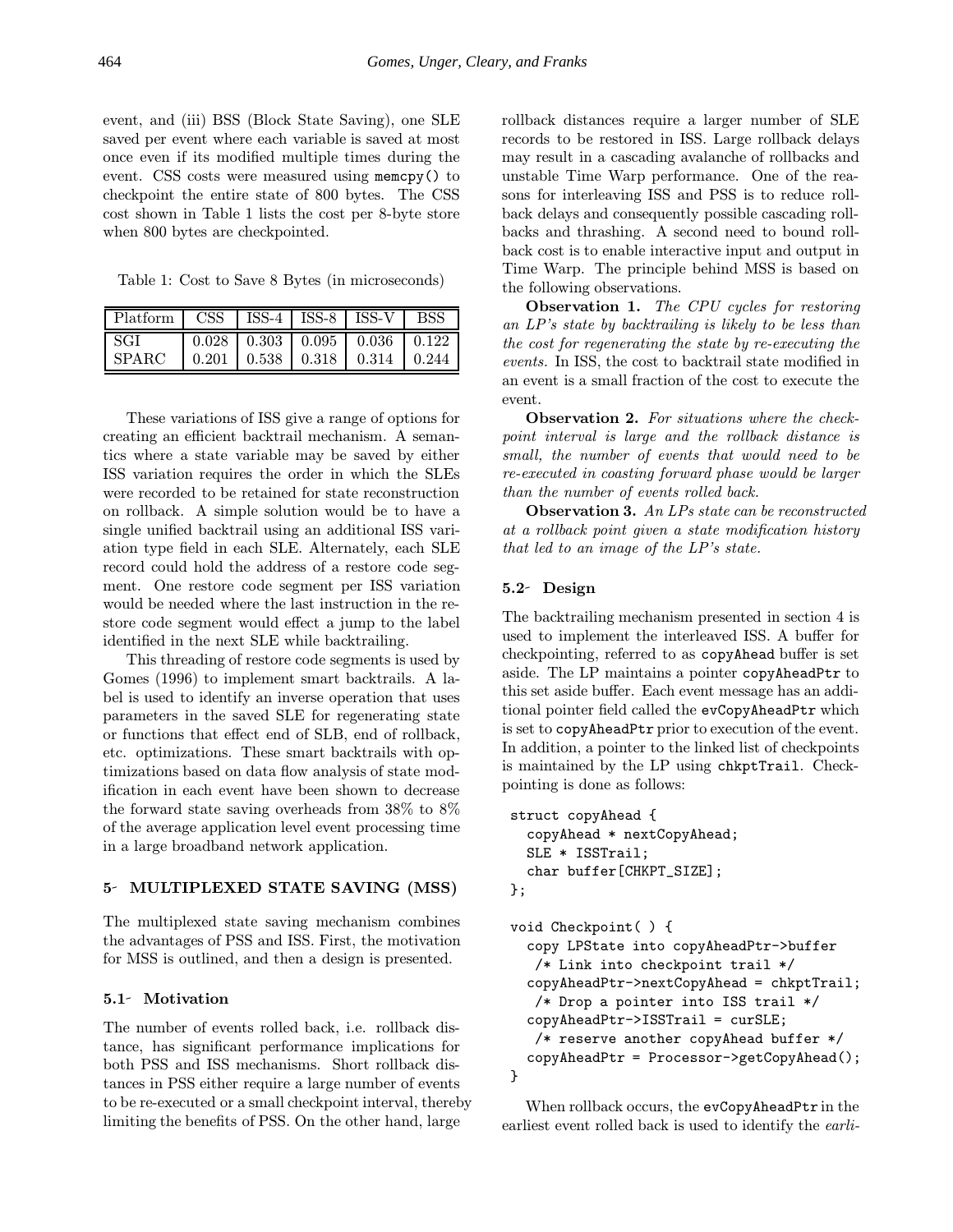

Figure 1: MSS State History Snapshot

est checkpoint saved (if any) since the rollback point. The following two cases may arise:

Case 1.- A checkpoint exists since the earliest rolled back event.

The copyAhead buffer identified by the rolled back event's evCopyAheadPtr contains the earliest checkpoint since the rollback point. After recopying the state, the state at the rollback point is restored by backtrailing from the SLE pointed to by the ISSTrail in the just used copyAhead buffer upto the SLE (not inclusive) identified by evSLE field of the earliest rolled back event.

Special care must be taken while freeing copyAhead buffers on rollback. The copyAhead buffer identified by the rolled back event's evCopyAheadPtr must be set aside instead of the previous set aside copyAhead. All buffers used for subsequent checkpoints as well as the previously set aside one can be freed. Similarly at fossil collection, the copyAhead buffer pointed to by the latest event that is being committed is retained in the linked list checkpoints, all earlier ones can be freed.

Case 2. No checkpoint was taken since the earliest rolled back event.

This case is detected when the earliest rolled back event's evCopyAheadPtr points to the LP's copyAheadPtr. State restoration involves a simple backtrail as discussed in section 4.

A snapshot of the state history in MSS is sketched in Figure 1. Events A, C and E have taken snapshots. The ISSTrail pointer in each of the copyAhead buffer points to an SLE in the backtrail. The backtrail is made up of 4 SLBs where each SLB consists of an array of 5 SLEs. the arrival of a straggler S1 would require checkpoint C2 to be copied followed by 3 SLEs to be backtrailed, starting from C2->ISSTrail (inclusive) upto B->evSLE (not inclusive). C3 and C4 would be freed and C2 would be the new set aside buffer. Arrival of straggler S2 would result in 2 SLEs to be backtrailed starting from curSLE.

A possible optimization of MSS is that events that are checkpointed need not be incrementally state saved. To implement this optimization, two versions of every event will have to be coded. Alternatively, events that modify a large percentage of state may be candidates for checkpointing. This corresponds to application model based checkpointing rather than an automatic checkpointing where the interval is set dynamically or statically.

# 6- PERFORMANCE COMPARISON

An analysis of the relative average performance of MSS, PSS and ISS follows. The following notation is used in the analysis:

 $F_p$  – Forward execution cost for PSS per event,

 $F_i$  – Forward cost for ISS per event,

 $F_m$  – Forward cost for MSS per event,

 $R_p, R_i, R_m$  – Rollback cost for PSS, ISS and MSS,

- $S$  State size in words,
- $\alpha$  Average % of state modified per event,

 $t_e$  – Average time to execute an event (model level),

 $t_m$  – memcpy() time per word,

 $t_w$  – 8byte word copy time,

 $N_p$  – Number of events in checkpoint interval for PSS,  $N_m$  – Number of events in checkpoint interval for MSS,

D – Rollback distance in number of events.

Forward execution costs for PSS, ISS, and MSS are as follows:

$$
F_p = \frac{St_m}{N_p}
$$

$$
F_i = \alpha St_w
$$

$$
F_m = \frac{St_m}{N_m} + \alpha St_w
$$

Notice that  $F_i < F_p$  when

$$
\alpha < \frac{t_m}{t_w N_p} \approx \frac{0.7}{N_p}
$$

and  $F_m < F_p$  when

$$
N_p < \frac{N_m}{1 + \alpha N_m (t_w / t_m)} \approx \frac{N_m}{1 + 1.4 \alpha N_m}
$$

 $N_p < 1/(1.4\alpha)$  for large  $N_m$  (e.g.  $N_p < 7$  if  $\alpha = 10\%)$ For this case,

$$
\frac{F_m}{F_i} = \frac{t_m/t_w}{\alpha N_m} + 1 = \frac{7}{N_m} + 1.
$$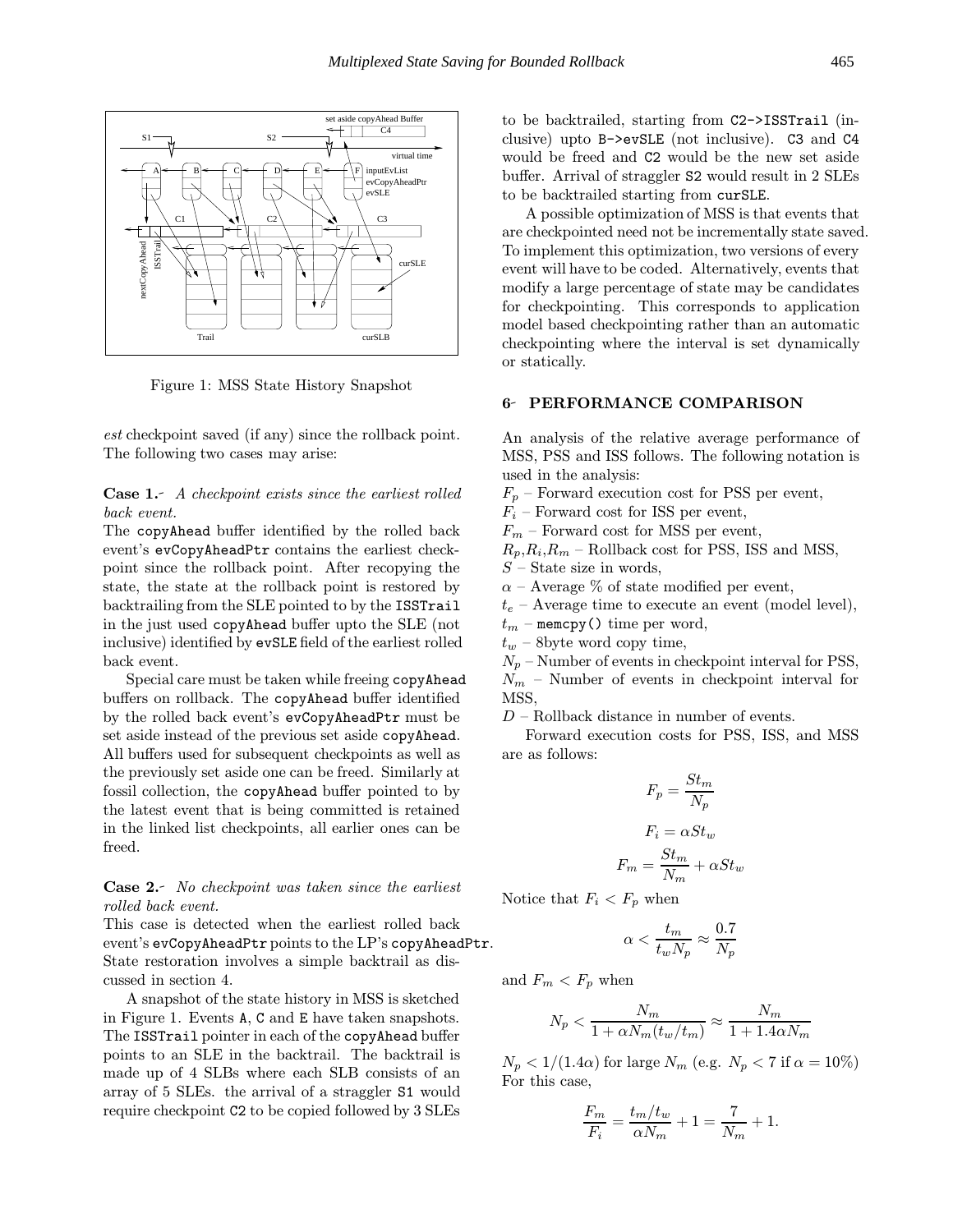Thus ISS has a lower forward execution overhead than PSS when  $\alpha$  is less than  $(100(t_m/t_w)/N_p)$ , or equivalently, when  $N_p$  is less than  $(t_m/t_w) \approx 1$ . For this case MSS also has lower forward overhead than PSS.

The rollback overhead however favors MSS as follows.

$$
R_i = \alpha St_w D
$$

$$
R_p = St_m + \frac{t_e N_p}{2}
$$

$$
R_m = \alpha St_w D \quad \text{if} \quad D < (N_m/2)
$$

$$
R_m = St_m + (\alpha St_w N_m/2) \quad \text{if} \quad D > (N_m/2)
$$

thus  $R_m = R_i$  when  $D < (N_m/2)$  and  $R_m < R_i$  when  $D > (t_m/\alpha t_w) + (N_m/2)$ .

For example, when  $t_m/t_w = 0.7$  and  $\alpha = 10\%$ then MSS has a lower rollback overhead than ISS if  $D > 7 + N_m/2$ , and of course MSS is equivalent to ISS when  $D < N_m/2$ . Comparing  $R_m$  and  $R_p$  gives  $R_m < R_p$  when

$$
St_m + \frac{\alpha St_w N_m}{2} < \frac{St_m}{+} \frac{t_e N_p}{2}
$$

or when

$$
t_e > \frac{\alpha St_w N_m}{N_p}.
$$

The event execution time  $t_e$  must include calculations that incur at least  $\alpha St_{w}$  since on average  $\alpha S$ amount of state is modified during the event. Each such state modification is at a cost of about  $t_w$ . If  $t_e > 2\alpha St_w$  then MSS performs better than PSS when  $N_m < 2N_p$ .

## 7 CONCLUSIONS

Except for unusual cases where (i) there is either a small amount of state information or a large amount of state modified per event, or (ii) there is unacceptable rollback overhead due to very large checkpoint intervals, ISS will have the lowest overhead during forward computation than any of the other approaches, i.e., MSS, PSS and CSS. Since the critical path of any parallel execution incurs this forward overhead, ISS would appear to have relatively robust superior performance during forward computation.

However, the forward overhead of MSS can be made arbitrarily close to that of ISS by increasing the checkpointing interval. This is feasible since, in general, longer checkpointing intervals can be used with MSS than with PSS. Further, MSS can outperform PSS in the forward direction since larger checkpoint intervals can be used while incurring similar rollback overheads.

On the other hand, MSS has bounded rollback overhead that is typically lower that ISS, PSS or CSS. This enables limiting rollback delays and thus controlling the potential for cascading rollbacks. In addition, MSS has been used by Franks et al. (1997) to support interactive input and output in optimistic systems where the response time to human queries, for example, needs to be bounded.

Our experience with one large industrial strength application, a broadband ATM simulation, suggests that there are many rollbacks with very short distances, and occasional rollbacks with very large distances. We can only conjecture that the behavior of MSS will provide robust high performance optimistic execution.

Future work is required to determine whether MSS can deliver better overall Time Warp performance than ISS. Exploring the relative advantages of MSS and ISS requires further experimentation with a range of applications that exhibit varied rollback distance behavior.

#### REFERENCES

- Bauer, H., and C. Sporer. 1993. Reducing rollback overhead in Time Warp based distributed simulation with optimized incremental state saving. In Proceedings of the 26th Annual Simulation Symposium, ed. J. Miller, 12–20. Arlington, Virginia.
- Bellenot, S. 1992. State skipping performance with the Time Warp operating system. In Proceedings of the 1992 SCS Western Simulation Conference on Parallel and Distributed Simulation, eds. M. Abrams and P. Reynolds Jr., 53–64. Newport Beach, California.
- Bruce, D. 1995. Treatment of state in optimistic systems. In Proceedings of the 9th Workshop on Parallel and Distributed Simulation (PADS95), ed. Y-B. Lin, and M. Bailey, 40–49. Lake Placid, New York.
- Cleary, J., F. Gomes, B. Unger, X. Zhonge, and R. Thudt. 1994. Cost of state saving and rollback. In Proceedings of the 8th Workshop on Parallel and Distributed Simulation (PADS94), ed. D. Arvind, R. Bagrodia, and Y-B. Lin, 24(1):94–101. Edinburgh, Scotland, U.K.
- Franks, S., F. Gomes, B. Unger, and J. Cleary. 1997. State saving for interactive optimistic simulation. In Proceedings of the 11th Workshop on Parallel and Distributed Simulation (PADS97), eds. R. Ayani and C. Tropper, Burg Lockenhaus, Austria.
- Gomes, F. 1996. Optimizing Incremental State Saving and Restoration. PhD thesis, Department of Computer Science, University of Calgary, Canada.
- Gomes, F., J. Cleary, and B. Unger. 1996 Language